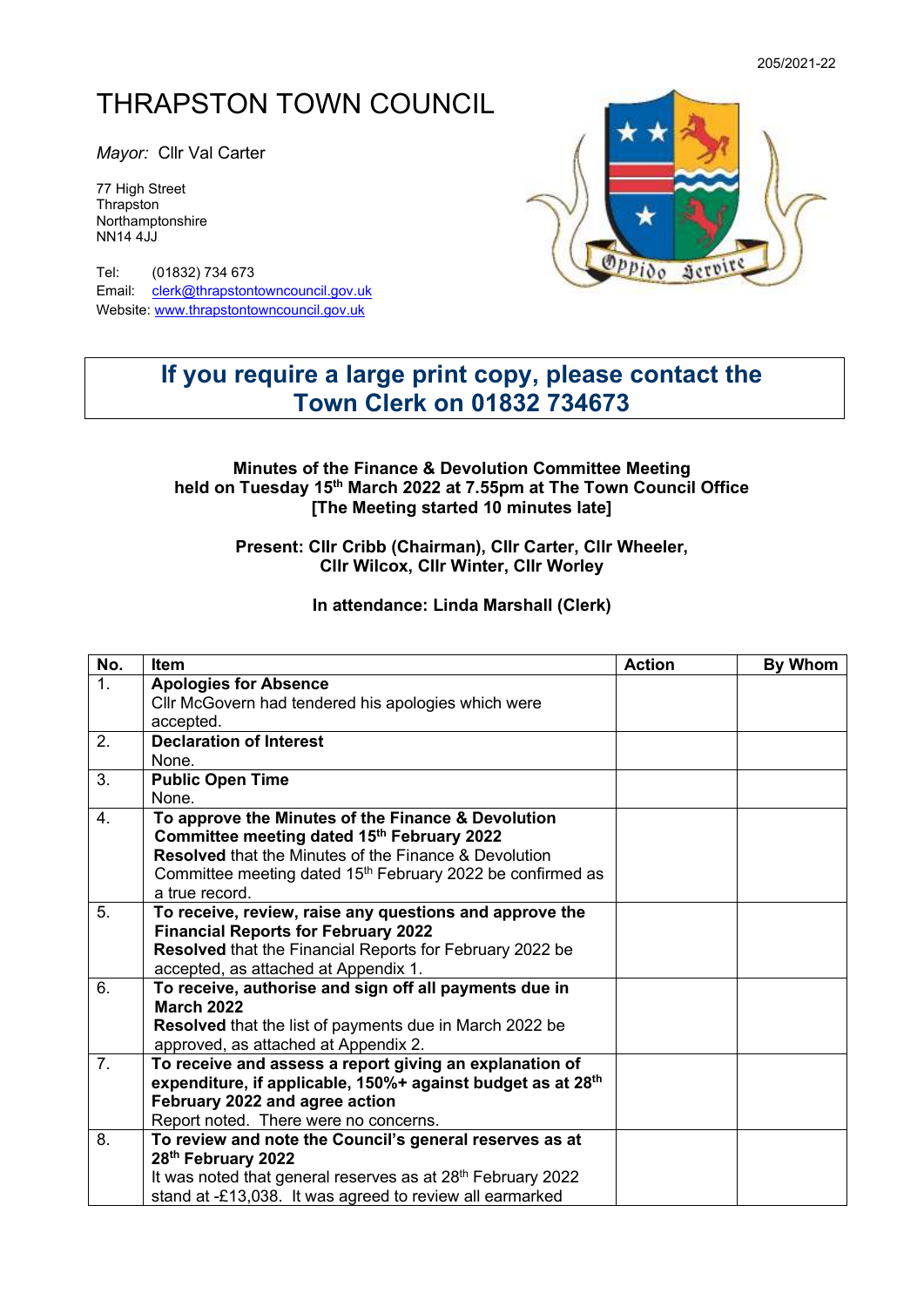|     | reserves at the April meeting and re-allocate funds where<br>necessary.                                                                                                                                                                                                                                                                                                                               |  |
|-----|-------------------------------------------------------------------------------------------------------------------------------------------------------------------------------------------------------------------------------------------------------------------------------------------------------------------------------------------------------------------------------------------------------|--|
| 9.  | To receive a report from the Clerk and a verbal update<br>from the Chairman on investment opportunities; to<br>discuss and review the accounts where general reserves<br>are held and agree action<br>Noted. Following discussion it was resolved to obtain a quote<br>for independent financial from Arlingclose and discuss further<br>at the next meeting. The Clerk will also investigate whether |  |
|     | the Town Council could hold premium bonds.                                                                                                                                                                                                                                                                                                                                                            |  |
| 10. | To receive a request from the Planning & Asset<br>Management Committee for a virement of funds and agree<br>action<br><b>Resolved</b> to vire the sum of £1,495 from the Play Area budget<br>to the Tree Works budget to cover the overspend.                                                                                                                                                         |  |
| 11. | Clerk's report (for noting)<br><b>None</b>                                                                                                                                                                                                                                                                                                                                                            |  |
| 12. | <b>Chairman's comments</b><br>The Chairman thanked everyone for attending the meeting.                                                                                                                                                                                                                                                                                                                |  |
|     | There being no further business the meeting closed at<br>20:19                                                                                                                                                                                                                                                                                                                                        |  |

Signed ……………………………………………

Dated ……………………………………………..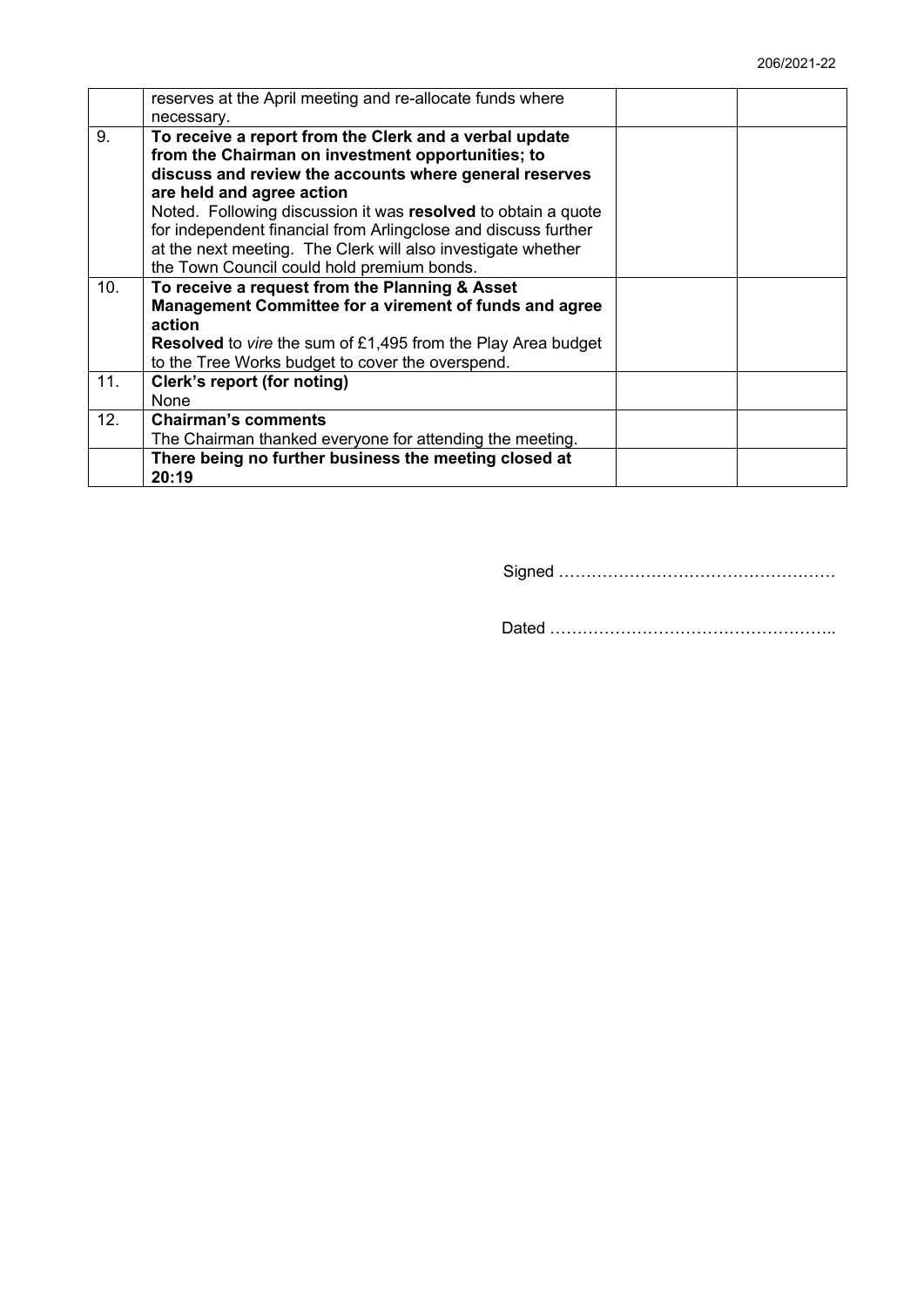### APPENDIX 1